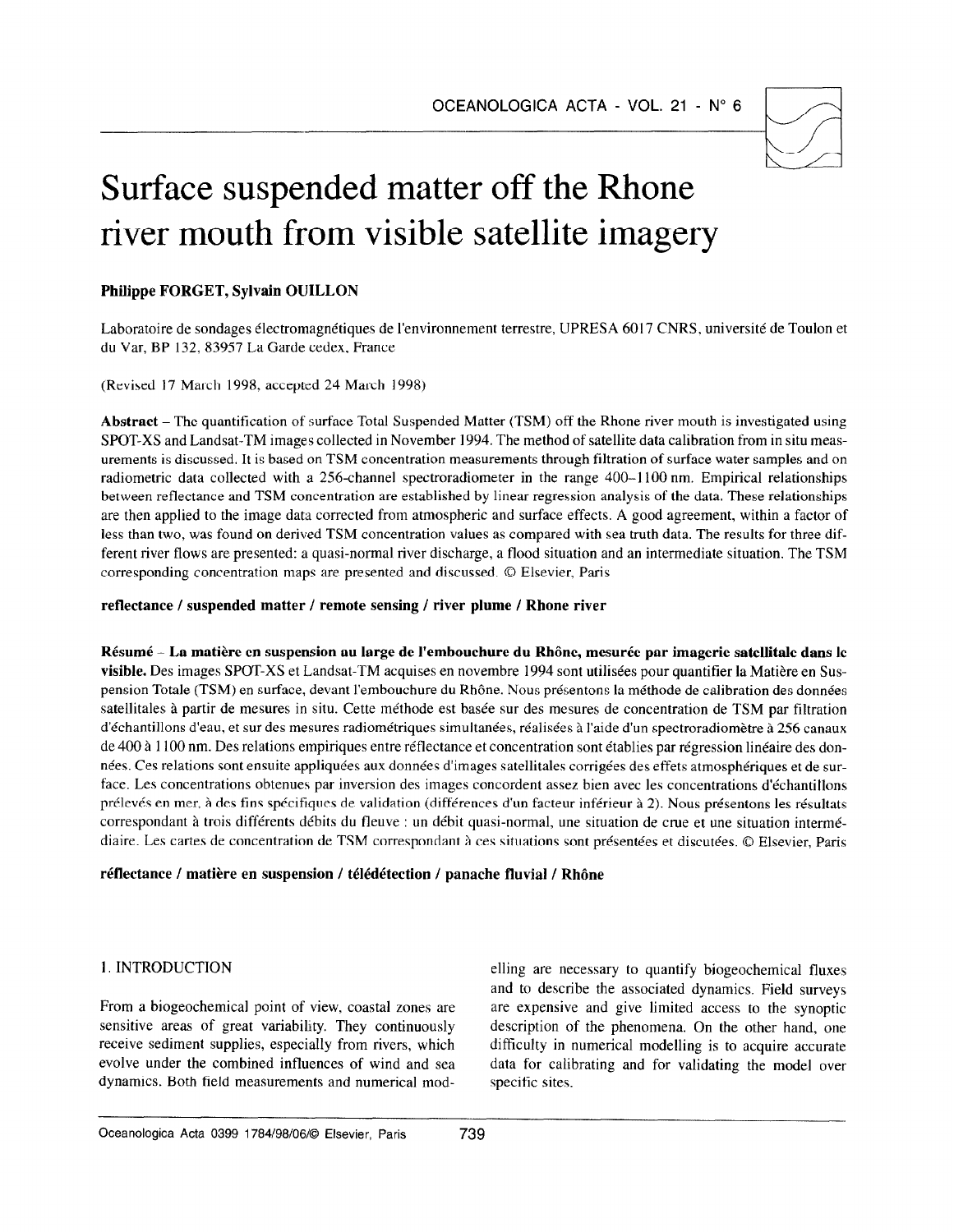Satellite remote sensing can be a valuable means for getting the spatial distribution of sediment in the water surface layer to test sediment transport models [3, 19] and, in conjunction with hydrodynamical modelling, to quantify sediment fluxes and deposit rates. Sediment is part of the Total Suspended Matter (TSM) in seawater. TSM includes a great variety of particles of physical and biological origins [16], and difficulties still remain in the use of remote sensing data for discriminating the nature and the respective amounts of its different components [S, 11. This study is restricted to the measurement of surface TSM concentration from visible satellite imagery, and specifically from Landsat and SPOT imageries. This problem is well documented concerning Landsat-TM [6, 22, 271 contrary to SPOT, for which few references are available on the subject [7, 13]. AVHRR also has been used in studies of the distribution of suspended sediment in coastal areas  $[8, 25]$ .

An experiment was carried out in 1994 in the region of the Rhone river mouth (south of France) to study the plume dynamics and related biogeochemical phenomena. This paper deals with the use of satellite remote sensing data, consisting of two SPOT-XS images and one Landsat-TM image. for mapping surface TSM concentrations. First we describe environmental and experimental conditions. Then we discuss the method used to calibrate the satellite images from water sampling data and from radiometric measurements. Finally the results are presented and discussed.

#### 2. ENVIRONMENTAL AND EXPERIMENTAL CONDITIONS

The overall experiment consisted of the monitoring of surface currents by VHF radar, hydrological measurements and using satellite imagery for investigating the river plume dynamics and biochemical features. A detailed description of the experiment can be found in Broche et al. [2]. Hydrological measurements consisted of conductivity-temperature-depth (CTD) soundings and water samplings. They were performed from the French Oceanographic Research Vessel Professeur Georges-Petit during two cruises, at the beginning and at the end of November.

Figure 1 shows the site of the Rhone river mouth and its bathymetry. The river Rhone provides  $5 \times 10^6$  to  $10^7$  t y<sup>-1</sup> of minerals into the Mediterranean Sea in France. The mean flow of the river is about 1700  $\text{m}^3$  s<sup>-1</sup>. The plume,



Figure 1. The site of the study. Iso-depth contours are labelled in metres.

generally one to three meters thick in the vicinity of the mouth, is mainly influenced by the river discharge. the wind, the sea state and the Liguro-Provençal current coming from the east [15]. The dominant wind blows from the north and is known as "Mistral". The experiment took place in November 1994. A 50-year flood occurred at the beginning of the month, with a maximum flow at the river mouth estimated to 9000  $\text{m}^3$  s<sup>-1</sup> on 7 November. Then the flow decreased more or less continuously to  $1800 \text{ m}^3 \text{ s}^{-1}$  on 26 November, with a slight rise on 11 November (4000 m<sup>3</sup> s<sup>-1</sup>).

For TSM concentration mapping by satellite imagery, we used two multispectral (XS) HRV/SPOT-3 images and one TM/Landsat-5 image acquired on 10 November at 10 h 54 UT (HRV2 sensor), 26 November at IO h 46 UT (HRVl sensor) and 15 November at 09 h 38 UT, respectively. Water samples were collected simultaneously with radiometric measurements on 4 and 5 November. A series of water samples were collected on 26 November during the SPOT overpass to be used as sea-truth data.

#### 3. RADIOMETRIC MEASUREMENTS AND DATA ANALYSIS

#### 3.1. Radiometric measurements

Radiometric measurements were performed at the sea surface on 4 and 5 November using a Spectron SE-590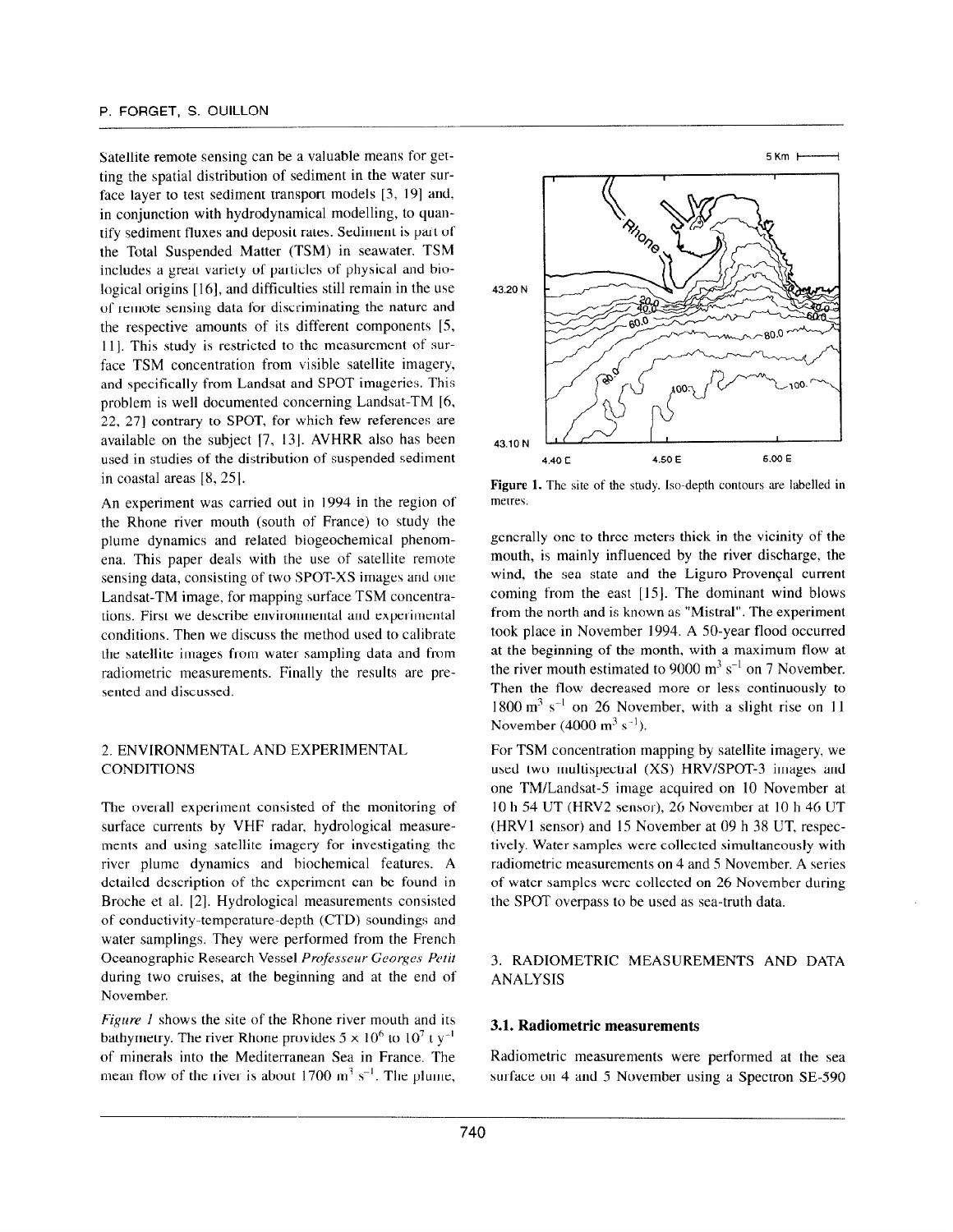spectroradiometer fitted with 256 sensors in the range 400-I 100 nm (dispersion: 2.8 nm per element; full-width half-peak: 10 nm). Each measurement consisted of the downwelling irradiance spectrum  $(E_d^{\dagger}(\lambda))$  above the sea surface and the upwelling radiance spectrum  $(L_u^+(\lambda))$ converted into the upwelling irradiance spectrum  $(E_n^+(\lambda))$ using:  $E_u^+(\lambda) = \pi L_u^+(\lambda)$ . These spectra resulted from the averaging of three to four spectra acquired within less than two minutes.

By definition, the measured reflectance  $(R^+(\lambda))$  above sea surface is given by:

$$
R^+(\lambda) = \frac{E_u^+(\lambda)}{E_d^+(\lambda)}\tag{1}
$$

The upwelling irradiance is the sum of two terms: the irradiance of sun light reflected by the water surface and the irradiance of light coming from the water through the interface. The contribution of these terms to  $R^{\dagger}(\lambda)$  are the reflectivity  $(\rho(\lambda))$  and the water reflectance above sea surface  $(R_w^+(\lambda))$  following:

$$
R^{+}(\lambda) = R_{w}^{+}(\lambda) + \rho \tag{2}
$$

The reflectivity depends mainly on the sea surface roughness and is assumed to be independent of wavelength from the visible to the near-IR [17]. The subsurface reflectance  $R(\lambda) = R^{-}(\lambda)$ , which is a fundamental radiometric quantity used in ocean optics [16] can be derived from  $R_w^+(\lambda)$  by [17]:

$$
R(\lambda) = \frac{R_w^+(\lambda)}{0.54}
$$
 (3)

We assume that  $\rho$  was constant during each measurement sequence (two hours on 4 November, one hour on 5 November) and that  $B^{\dagger}$ , was negligible in near-IR for the clearest waters. According to these assumptions,  $\rho$  is equal to the mean value of  $R^+$  between 970 and 1010 nm for the data relative to the clearest waters encountered during each experiment. This represents between 3.1 %  $(4 \text{ November})$  and  $3.6$  % (5 November) of the observation  $\frac{1}{2}$ 

Simultaneously to optical measurements, the TSM concentrations were determined on water samples col- $\frac{1}{2}$  dependent of a depth of a depth of porosity  $\frac{1}{2}$  $\frac{1}{2}$  polynomia and suspended to separate dissolved and suspended and suspended and suspended and suspended and suspended and suspended and suspended and suspended and suspended and suspended and suspended and suspend 0.47 µm were used to separate dissolved and suspended materials.

Figure 2 shows the reflectance spectra  $R(\lambda)$  obtained for a range of TSM concentrations with values between 3.7 and 234 mg  $L^{-1}$ . The general aspect of these spectra and their variations with concentration are found similar to other experimental results, e.g. to those obtained by Ritchie et al. [21].



Figure 2. Reflectance spectra obtained from spectroradiometric measurements of 4 and 5 November. The corresponding values ot concentration of the surface total suspended matter are: 3.9 mg L<sup>-1</sup> (A), 3.7 mg L<sup>-1</sup> (B), 19.1 mg L<sup>-1</sup> (C), 55.7 mg L<sup>-1</sup> (D), 56.4 mg  $L^{-1}$  (E), 234 mg  $L^{-1}$  (F).

#### 3.2. Relationship between satellite equivalent refiectance and TSM concentration

The satellite equivalent reflectances above sea surface for XS and TM visible channels are computed from:

$$
R_k^+ = \frac{\int_0^\infty E_u^+(\lambda) S_k(\lambda) d\lambda}{\int_0^\infty E_d^+(\lambda) S_k(\lambda) d\lambda}
$$
 (4)

where  $S_k(\lambda)$  is the spectral response function of channel  $k[1]$ . Here, k is equal to XS1 or XS2 for XS channels and TM1, TM2 or TM3 for TM channels. The integrals in (4)  $\frac{1}{2}$  are calculated using appropriate discretized for  $\frac{1}{2}$  and  $\frac{1}{2}$  and  $\frac{1}{2}$  and  $\frac{1}{2}$ are carefulated using appropriate discretized forms. The satellite equivalent reflectances below the sea surface  $(R_k)$  were derived following eq. 2 and eq. 3 using the values of reflectivity previously obtained from continuous spectra.

A linear regression and  $\mathbf{A}$  is a positive to R, and TSM and TSM analysis was applied to R, and TSM and TSM and TSM and TSM and TSM and TSM analysis was applied to R, and TSM and TSM analysis was applied to R, and TSM  $\alpha$  incarriegies. The analysis was applied to  $\kappa_k$  and  $\iota$  sixt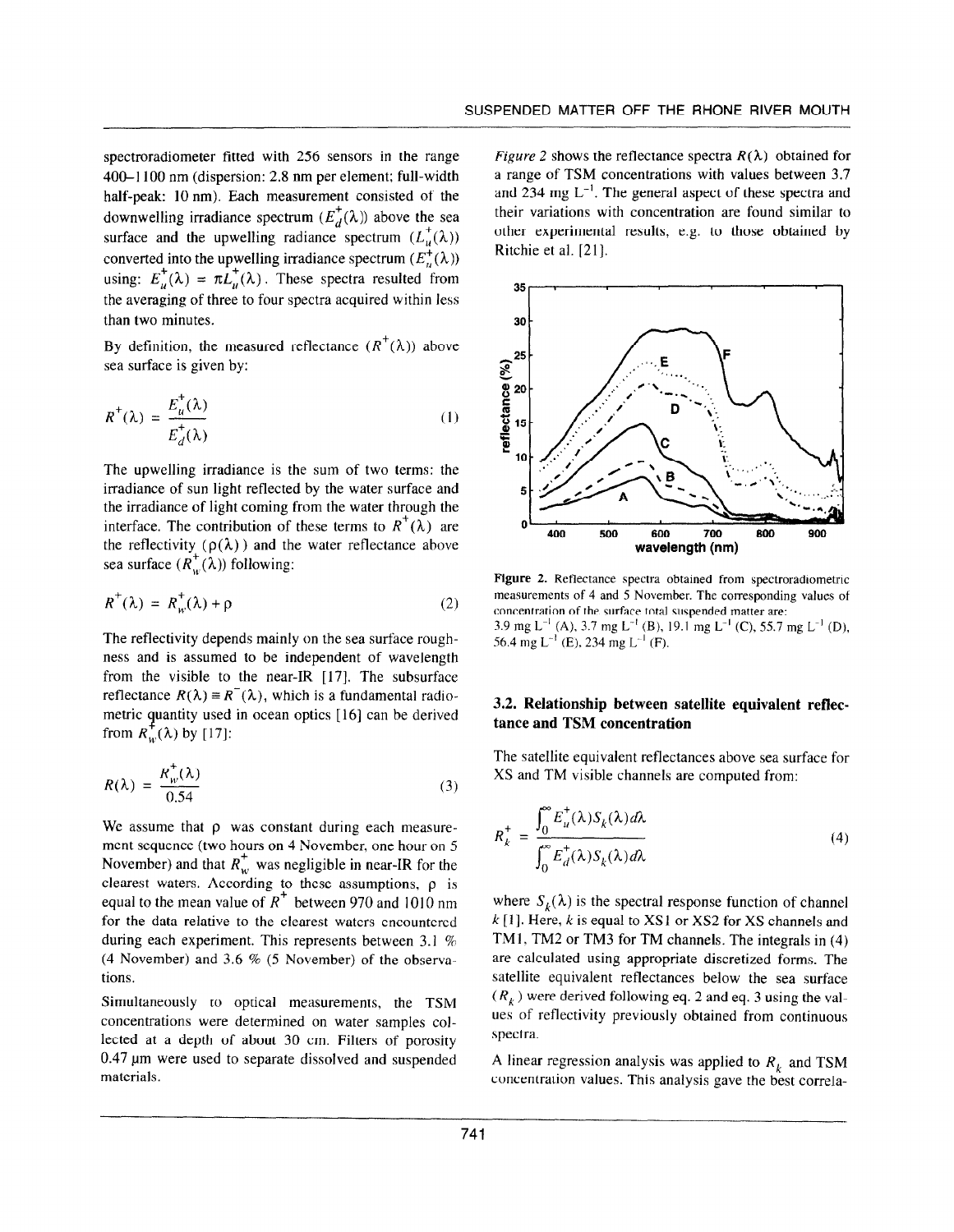tion using a log-linear relationship (R versus  $log_{10}(TSM)$ ). There exists a variety of relationships for Landsat-TM The regression and correlation coefficients are listed in data: linear-linear [22], log-linear [18], log-log [26], table I and figure 3 reports the experimental data and the polynomial relationship  $[6]$ . It can be seen on our data regression lines. For SPOT data, a log-linear relationship that the channel sensitivity to TSM concentration variabetween suspended sediment concentration and reflec- tions increases with wavelength from blue to red, which tance was also found by Lathrop and Lillesand [13]. is in agreement with all previous studies [11]. In fact,



**Figure 3.** Channel-integrated subsurface reflectances as derived from spectra of *Jigure 2* versus surface TSM concentration. Regression lines are drawn. XS1, XS2 designate the channels of the HRV1 and HRV2 instruments of SPOT and TM1, TM2, TM3 designate the channels of the Thematic Mapper of LANDSAT. The spectral bands of these channels are:  $500-590$  nm (XS1),  $610-680$  nm (XS2),  $450-520$  nm (TM1),  $520-600$  nm (TM2),  $630-690$  nm (TM3).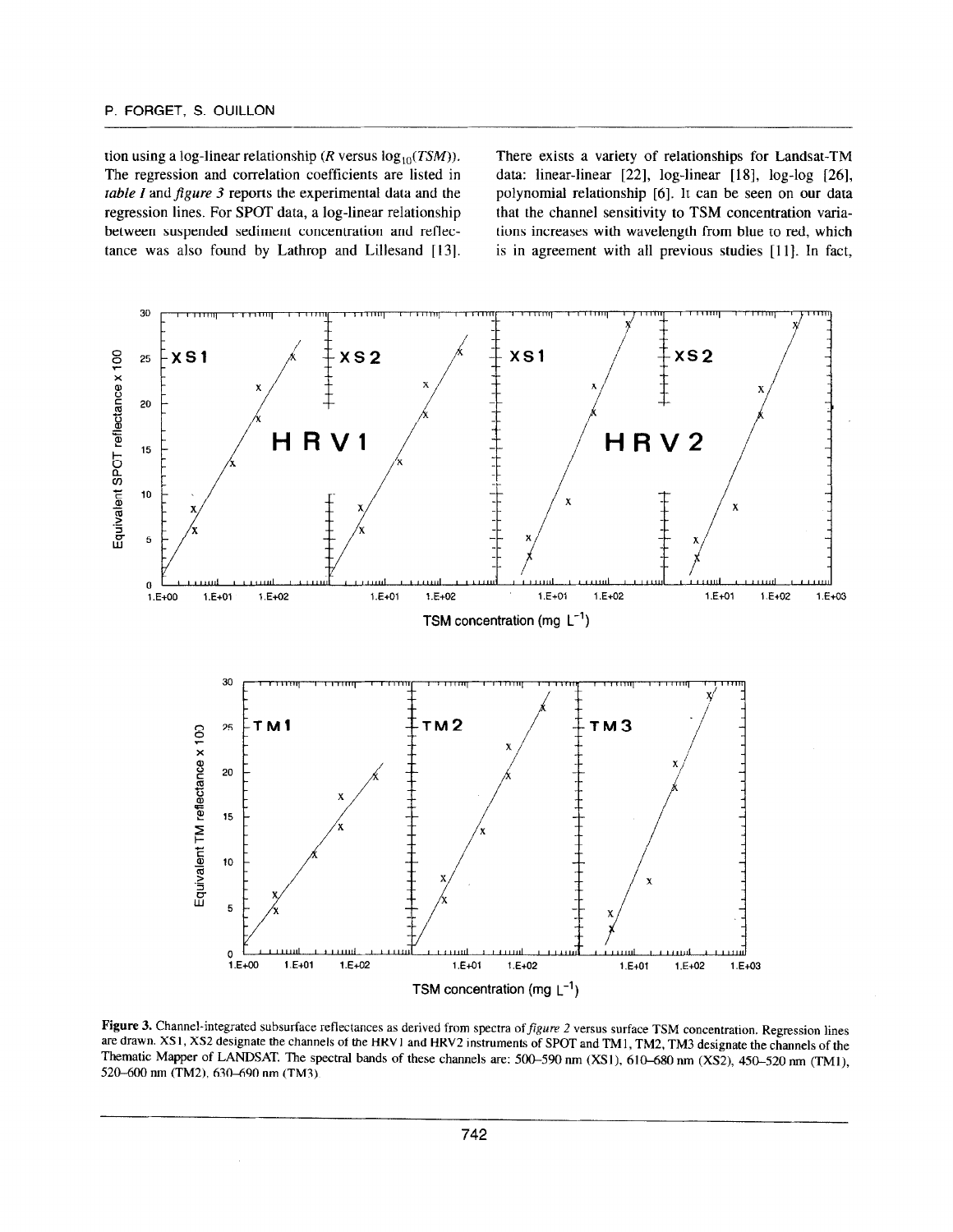**Table I.** Coefficients of the relationship:  $R_k = a_k \log_{10} TSM + b_k$  between reflectance  $R_k$  (in percent) and TSM concentration (mg L<sup>-1</sup>) as determined by regression analysis and correlation coefficient  $r$ .

| <b>Sensor</b>    | <b>Channel</b>  | $a_k$  | ${\bf p}^{\prime}$ |       |
|------------------|-----------------|--------|--------------------|-------|
| HRV <sub>1</sub> | XS1             | 10.365 | 1.122              | 0.980 |
| HRV1             | XS <sub>2</sub> | 13.929 | $-4.859$           | 0.975 |
| HRV <sub>2</sub> | XS1             | 10.623 | 0.999              | 0.981 |
| HRV <sub>2</sub> | XS <sub>2</sub> | 13.973 | $-5.237$           | 0.973 |
| TM               | TM1             | 8.059  | 0.947              | 0.975 |
| TM               | TM <sub>2</sub> | 11.514 | 0.249              | 0.982 |
| TM               | TM3             | 13.977 | $-5.509$           | 0.972 |

TM1, the blue channel of Landsat-TM, is rarely used for measurements of suspended matter in water and it will not be considered hereafter.

$$
R_k^+ = \frac{\pi L_k^+}{E_{d,k}^+}
$$
 (6)

#### 4. SATELLITE DATA PROCESSING

The XS data were corrected from radiometric effects by SPOT Image Corporation (level 1B images) and the TM data were corrected from radiometric and geometric effects by Eurimage Scrl. For each scene, the processing consists of converting the multi-band image into an image of the TSM concentration field. This is done in five steps: conversion of image pixel intensities into extraatmospheric radiances  $L_k^*$  by applying given absolute gain coefficients; atmospheric corrections to get the channelintegrated reflectances  $R_k^+$  above sea surface; surface effects corrections to get the channel-integrated reflectances  $R_k$  below sea surface; conversion of  $R_k$  values into TSM concentration values; combination of the channels to derive the final TSM concentration map.

#### 4.1. Atmospheric and surface effects corrections

The extra-atmospheric radiance  $L_k^*$  measured by the satellite sensor in channel  $k$  is related to the water leaving radiance (propagating towards the sensor)  $L_k^+$  by:

$$
L_k^* = L_{a,k} + L_{R,k} + L_k^+ T_{d,k}
$$
 (5)

where  $L_{a,k}$  and  $L_{R,k}$  are the radiances integrated over channel k of light scattered from aerosols (Mie scattering) and from molecules (Rayleigh scattering) respectively, and  $T_{\text{tot}}$  is the diffuse transmittance coefficient of the  $\alpha$  $\epsilon_{d,k}$  is the directe dimensional coefficient of the differential sphere in channel k. The reflectance  $R_k^+$  above sea surface is related to  $L_k^+$  by:

Atmospheric corrections were performed on  $L<sub>k</sub><sup>*</sup>$  values using the 6s (Second Simulation of the Satellite Signal in the Solar Spectrum) computer code developed at University of Lille [28]. 6S calculates the satellite reflectance  $R_k^{\dagger}$  above sea surface from the extra-atmospheric radiance  $L_k^*$  taking into account the sun angle, the satellite view angles, the gaseous composition of a standard atmosphere specified by latitude and season, the relative contents in aerosols, the air visibility and the channel sensitivity.

As for the processing of field radiometric data, we assume that water reflectance  $R_{w, k}^+$  was equal to zero in near-IR for the clearest waters in each image. The retlectivity  $\rho$  is then given by the value of  $R_{XSS}^{+}$  (XS data) or  $R_{\text{TM4}}^{\text{+}}$  (TM data) calculated by 6S from  $L_{\text{XSS}}^{\text{+}}$  or  $L_{\text{TM4}}^{\text{+}}$  over the marine areas of the image where the digital counts are minimal. Finally, equations similar to cqs. 2 and 3 are applied to  $R_k^+$  values to obtain maps of subsurface reflectances  $R_k$ .

#### 4.2. Deriving Total Suspended Matter maps

In clear and shallow water, the signal measured above the sea surface can be strongly dependent on sea bed reflectivity 1231. Considering a penetration depth in the visible to be IO m (moderately turbid waters as here outside the plume), it can be seen on  $figure\ I$  that the corresponding  $\mu$  and  $\mu$  can be seen on  $\mu$  and the corresponding the coastline in our region of interest. Close to the rivet the coastline in our region of interest. Close to the river mouth, where the water turbidity is maximum (a few  $mg L^{-1}$ , the distance is typically of 2 km. Thus we can expect some contribution of the sea bed to the water leaving radiance only close to the coast. Elsewhere, at great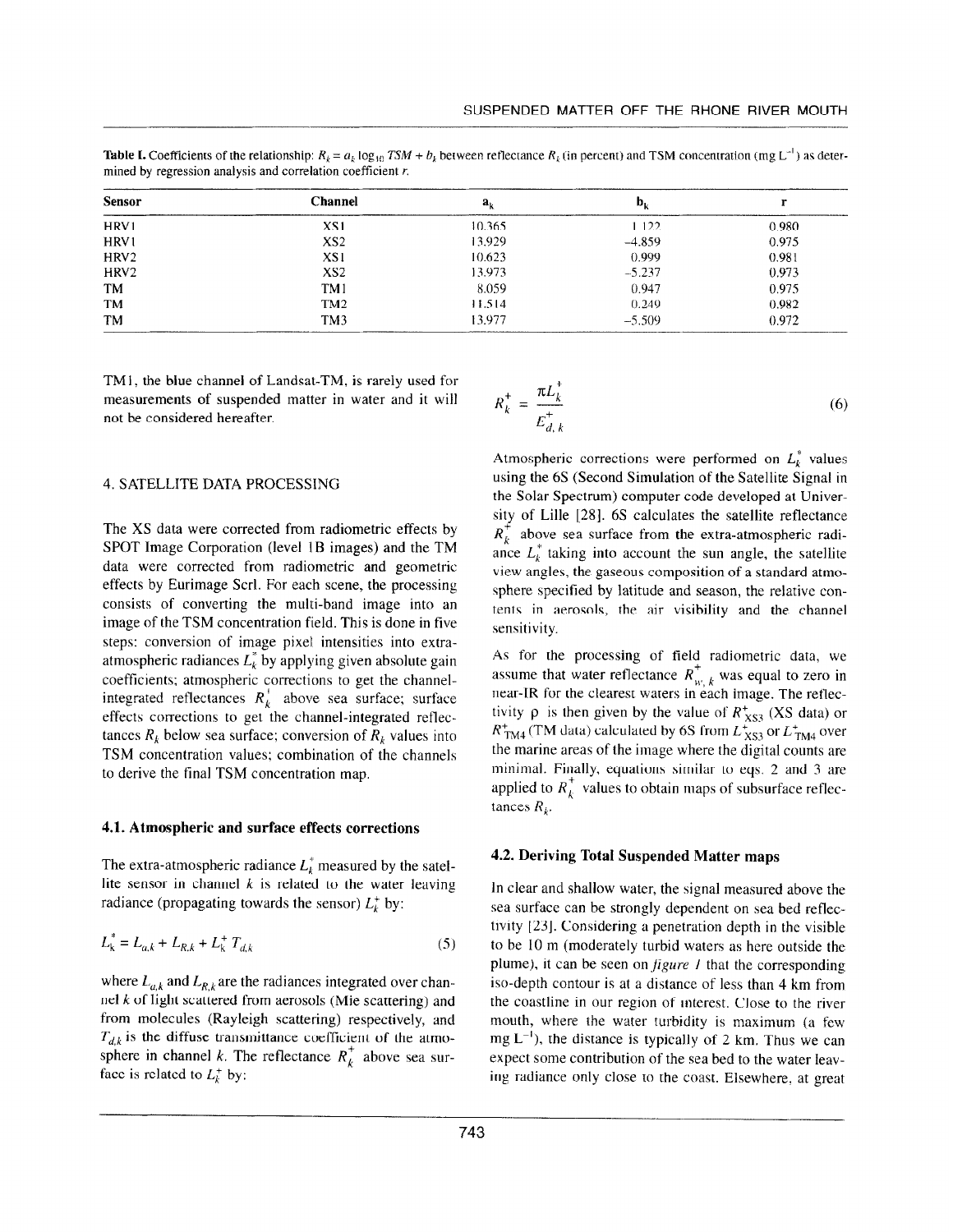depths as well as in the vicinity of the river mouth, this contribution is negligible.

Figure 4 compares the TSM concentration estimates obtained for each channel from our empirical relationships  $R_k$  versus TSM concentration (table I). For SPOT data, XS2 estimates are in average higher than XS1s by a factor less than 2 for TSM concentrations lower than 5 mg  $L^{-1}$  and greater than 15 mg  $L^{-1}$ , except within an interval centred on 10 mg  $L^{-1}$  for which they can be smaller. These differences can be attributed to the uncertainty of the atmospheric parameters considered for the atmospheric corrections (aerosol contents, visibility) and by the limited experimental data available for establishing the inversion relationships, in particular for TSM values smaller than 10 mg  $L^{-1}$ . The choice of a log-linear relationship between concentration and reflectance fits XSl data but leads to a poorer agreement for XS2 data. Nevertheless, we observed no significant difference between the TSM maps obtained from the two channels. The same observations hold for Landsat TM2 and TM3



**SECOT-X** Comparison of surface TSM concentrations derived from the reflectance values obtained in different channels, (1) 10 November SPOT-XS; (2) 26 November, SPOT-XS; (3) 15 November, Landsat TM. The number of points falling in a given mesh of the concentration grid is represented on a grey scale. White: no data; black: 16.7 % of the total number of p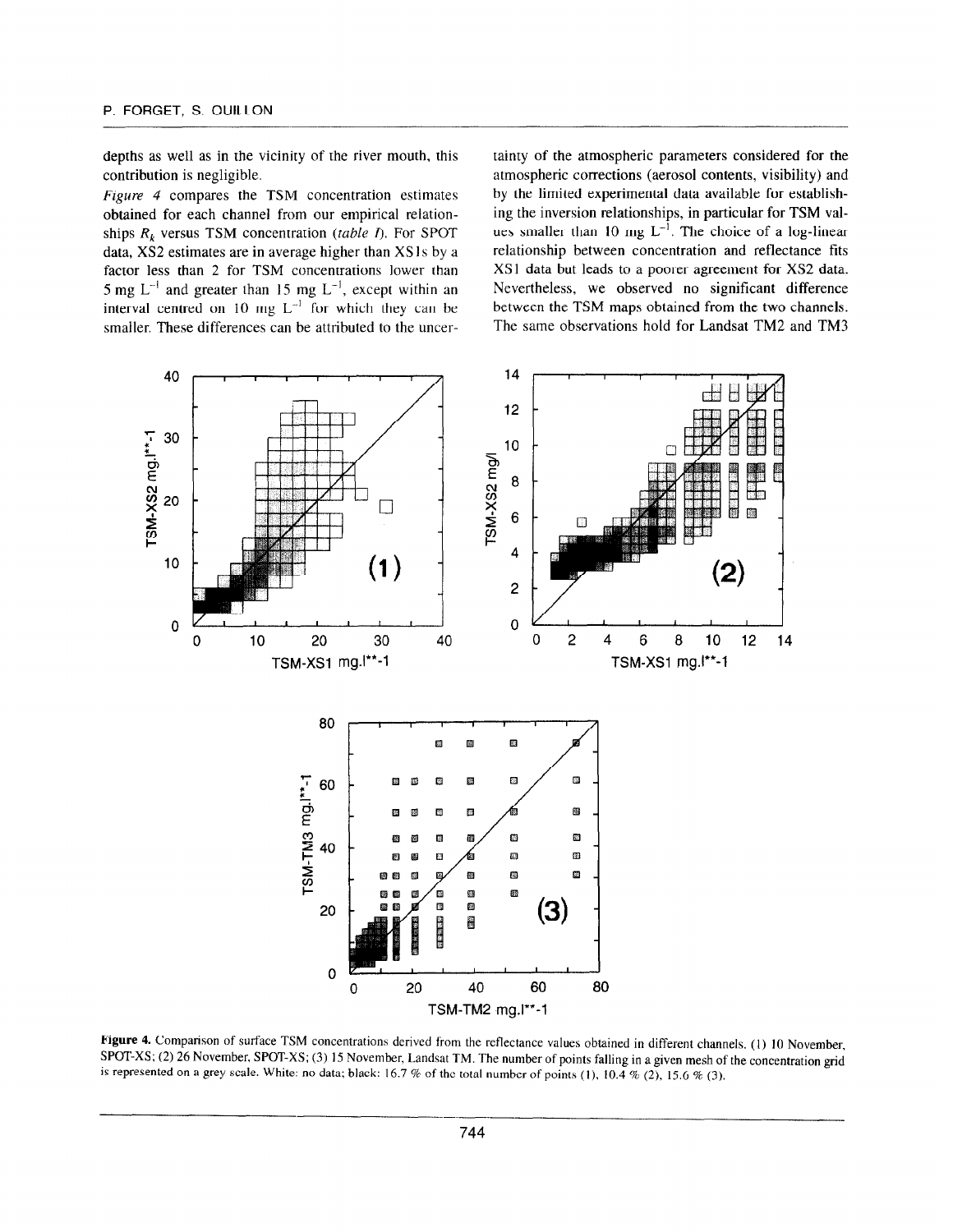data. Moreover, the experimental points present a larger scatter for TM than for SPOT data, which can be explained by the poorer quality of the TM data due to lineage.

The concentrations obtained from channels XS1 and XS2 (TM2 and TM3 resp.) were averaged to produce the final concentration maps. Portions of these maps are shown on figure 5.

Four water samples were collected at sea within an interval of two hours during the SPOT overpass of 26 November (unfortunately, no field measurements were available for the two other satellite overpasses). The TSM concentration values were 8.5, 9.8 and 9.2 mg  $L^{-1}$  inside the plume and  $1.8 \text{ mg } L^{-1}$  outside. The satellite derived values at the same locations are 5.0, 5.6, 5.1 and 1.5 mg  $L^{-1}$ , respectively. The comparison is quite satisfactory for low



 $\mathbf{F}_{\text{SPPM}} \in \mathcal{S}_{\text{SPPM}}$  and  $\mathcal{S}_{\text{SPPM}}$  and Landsat-TSM, november, TSM,  $\frac{S_{\text{max}}}{N}$  contract is set of  $\frac{S_{\text{max}}}{N}$  and  $\frac{S_{\text{max}}}{N}$  matrice in matrix and lands at labelled in matrix and  $\frac{S_{\text{max}}}{N}$ 

35

 $\frac{1}{20}$   $\frac{1}{20}$   $\frac{1}{20}$   $\frac{1}{20}$   $\frac{1}{20}$   $\frac{1}{20}$   $\frac{1}{20}$   $\frac{1}{20}$   $\frac{1}{20}$   $\frac{1}{20}$   $\frac{1}{20}$   $\frac{1}{20}$   $\frac{1}{20}$   $\frac{1}{20}$   $\frac{1}{20}$   $\frac{1}{20}$   $\frac{1}{20}$   $\frac{1}{20}$   $\frac{1}{20}$   $\frac{1}{20}$ 

KM -10

 $\mathbf 0$ 

 $-5$ 

 $20$ 

 $\overline{25}$ 

 $30<sub>o</sub>$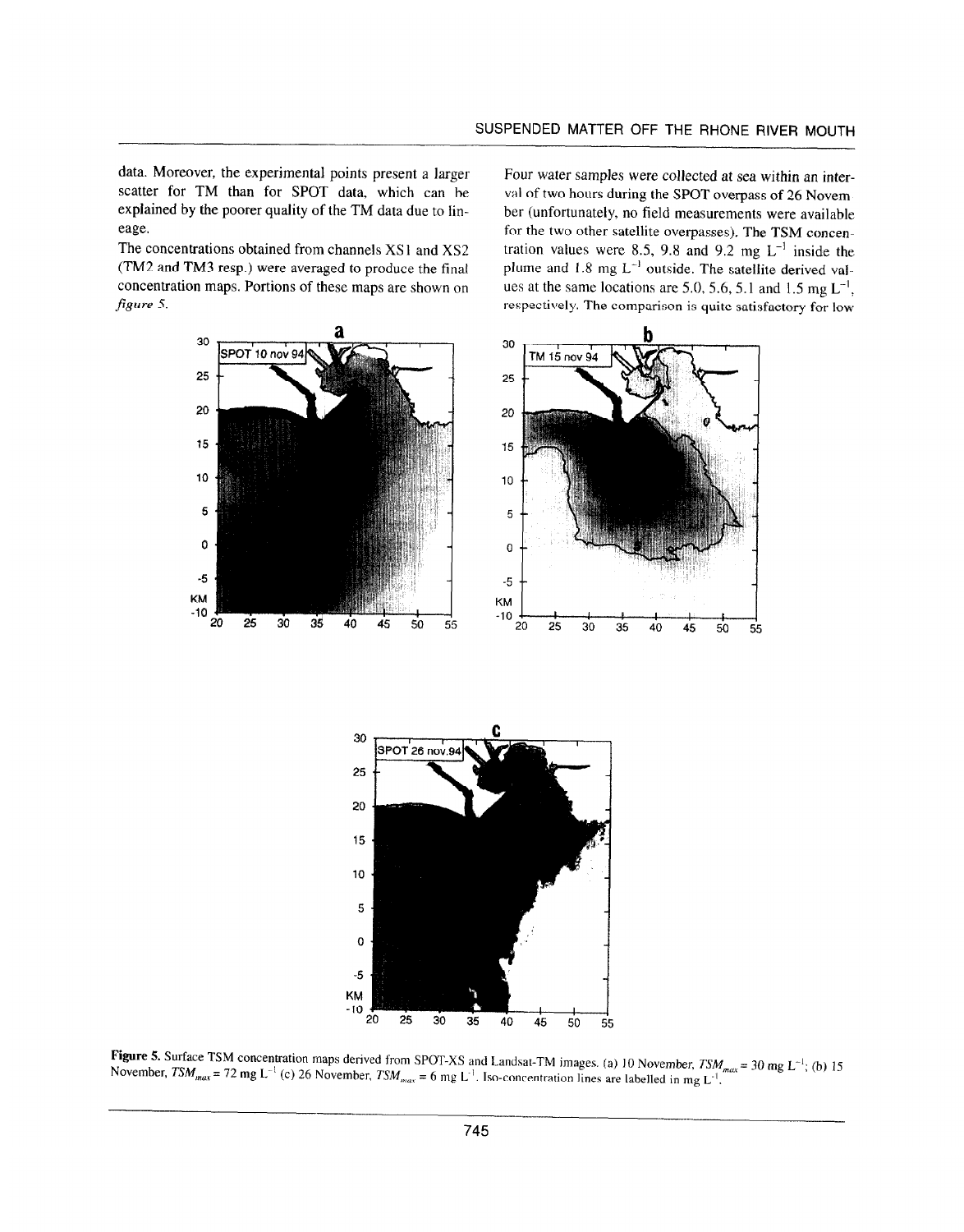concentrations whereas higher values are slightly underestimated by the inversion procedure.

# 5. DISCUSSION OF THE RESULTS

## 5.1. SPOT image of 10 November

A 7.0 m  $s^{-1}$  wind had been blowing for two hours from WNW. The day before, the wind was from the SE with a slightly higher velocity (10 m  $s^{-1}$  in the evening), then it veered gradually and blew successively from the south and from the west during the night. The Rhone discharge was nearly 3400  $\text{m}^3$  s<sup>-1</sup> at the time of the satellite overpass. The flow had been decreasing since the flood event of 7 November, and carrying waters of high turbidity into the sea (figure 5a). Surface currents up to 1.2 m s<sup>-1</sup> were measured by radar 1 km off the mouth of the Rhone.

The turbid plume is well identified near the river mouth. The boundaries of the plume are characterised by sharp gradients of TSM concentration which nearly coincide in position to the current gradients that are detected on the corresponding surface current field measured by radar (figure  $6a$ ). The region of low TSM concentration west of the turbid plume, delimited typically by the 5 mg  $L^{-1}$  isoline (figure 5a), corresponds to the region where homogeneous wind-driven surface currents are observed. We conclude that this area is outside the actual river plume.

We observe an intensification of surface TSM loads at the boundaries of the turbid plurne, in particular near the river mouth and. more clearly, on the western face of the plume. We interpret this observation as an effect of accumulation of suspended material at the plume boundaries due to dynamic processes such as frontal convergence 191. This effect is more pronounced near the mouth where the sharpest current gradients are encountered, and especially on the western face of the plume where the wind and the associated currents act against the westward expansion of the plume and give rise to a dynamic front 121.

Turbidity patterns are observed along the coastline on both sides of the river mouth. These patterns can be accounted for by a local resuspension of sea bed material by waves (swell coming from the south sector here). by by waves (swen coming from the south sector nere), by  $\mu$  is the positivity of both reflectivity of  $\mu$  and  $\mu$  and the saturation  $\mu$ by the possible influence of bottom reflectivity on the satellite signal and thus on concentration estimates.

#### 5.2. Landsat image of 15 November

A light wind less than 3 m  $s^{-1}$  was blowing from NNW after a calm episode of three hours during the previous night. A low northerly wind had been blowing the day before. The river discharge was estimated at  $2300 \text{ m}^3 \text{ s}^{-1}$ at the time of the satellite overpass. The flow has been decreasing since the secondary flood event of I1 November. The river brings waters of high turbidity into the sea as can be seen on figure 5b. Surface currents up to 1.3 m s<sup> $-1$ </sup> were measured by radar 1 km off the mouth.

The TSM concentration map differs markedly from the map of 10 November. In the vicinity of the mouth. isolines of concentration are nearly circular; concentration decreases more rapidly with increasing distance from the mouth than in the previous case; no sharp gradients can be noticed, except very close to the river mouth; the turbid plume is elongated westwards along the shoreline. The current field morphology is similar to the turbid plume morphology, except on the eastern part where sharp current gradients can be observed  $(figure 6b)$ whereas TSM concentration values vary gradually.

These features are mainly attributed to the wind influence. Contrary to IO November, wind is low and the buoyant plume can spread freely over the seawater near the mouth which explains the circular patterns near the mouth both on TSM concentrations and on the current field.

The rapid decrease of TSM concentrations accompanied by the decrease of velocity in the first five kilometers from the mouth manifests an efficiency of particles settlement which is not observed on the IO November map. Particle settlement is much influenced by turbulence in the water column [201. We suggest that the weakness of the wind-induced turbulence in the surface layer is mainly responsible for the settlement efficiency of the biggest particles in conditions of low winds,

Off the mouth, both buoyancy and inertial forces act to turn the plume anticyclonically and can form a coastal current flowing parallel to the shore. Such coastal currents are expected by theory [IO] and have already been observed [ 14). Our turbidity and current observations support the presence of such a coastal current.

## 5.3. SPOT image of 26 November

 $\overline{A}$  8.5 m  $\overline{B}$  NNE wind was blowing. Wind strength and strength and strength and strength and strength and strength and strength and strength and strength and strength and strength and strength and strength and s  $d_1$  of  $d_2$  in  $s$  and the wind was blowing. While such guaranteed  $f(x)$ direction had been practically constant for 36 hours. The river discharge was estimated at 1800 m<sup>3</sup> s<sup>-1</sup> at the time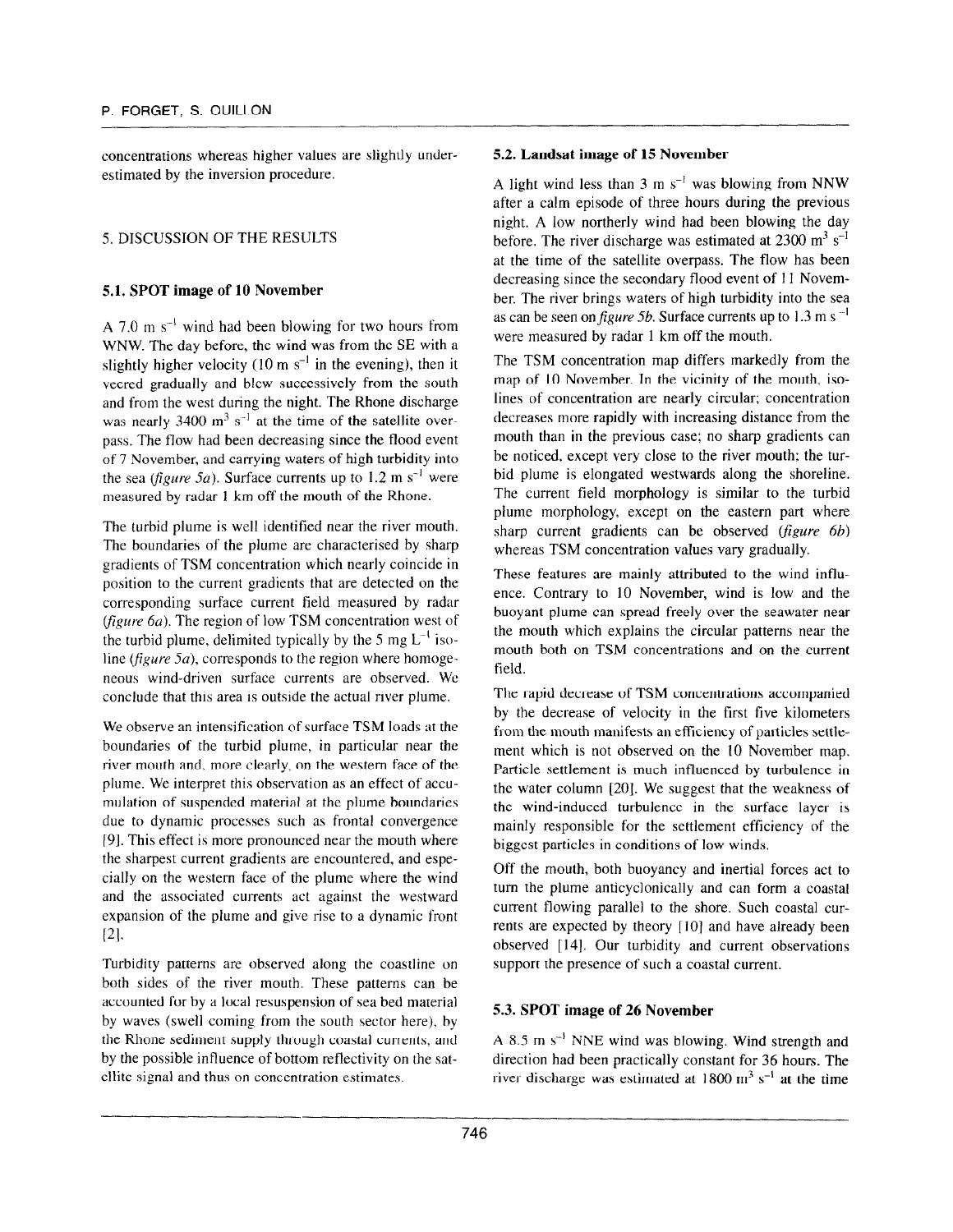

 $\frac{1}{2}$  such a speed at 10 h 30 local time (10 h 30 local time (10 h 30 local time (11 h 30 UT), (b) 13 m ovember at 10 h 30 local time  $N = 1000$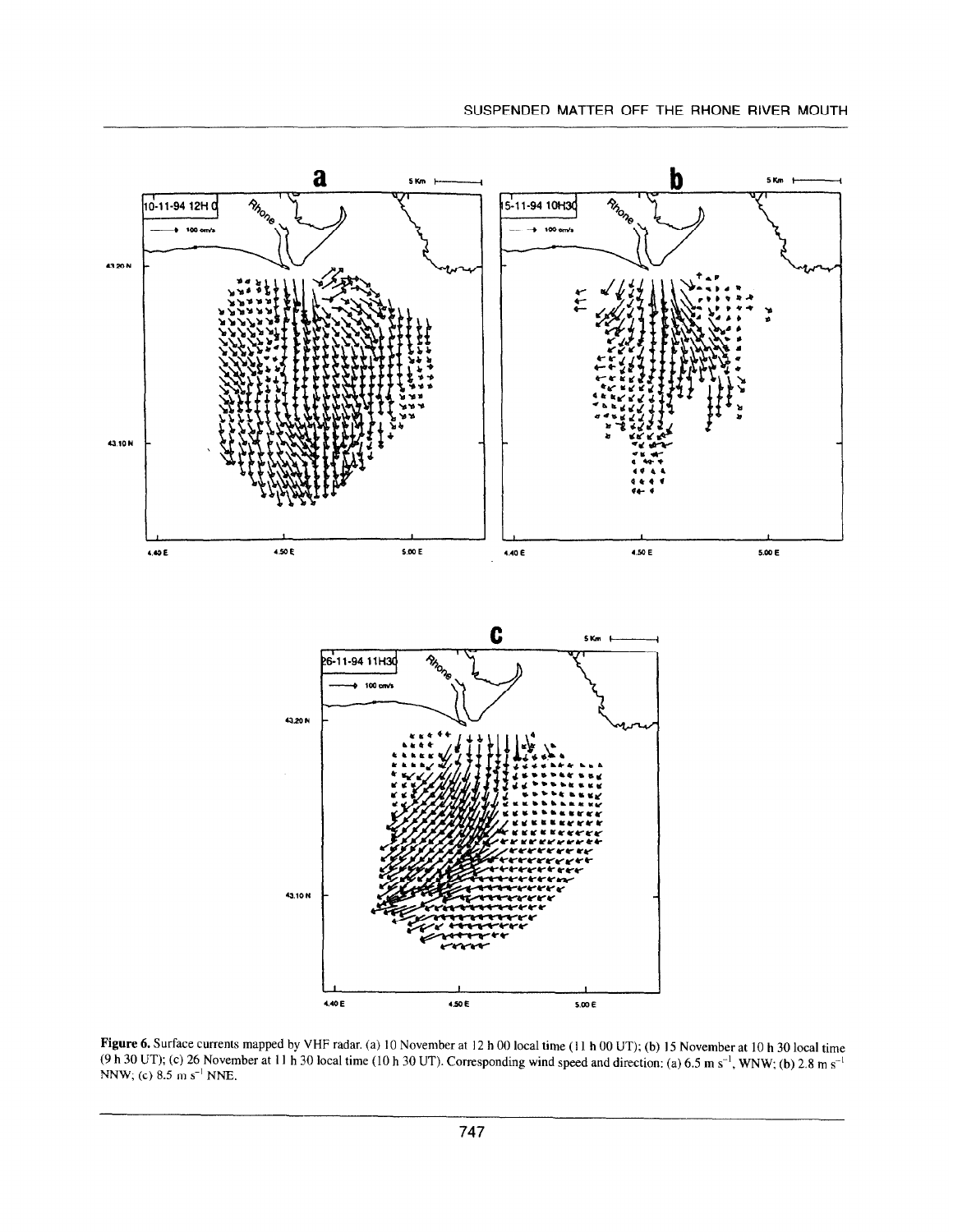of the satellite overpass. The flow had been constant for several days. The river brings waters of low turbidity into the sea as can be seen on *figure*  $5c$  (the maximum TSM concentration value is 6 mg  $L^{-1}$ ). Surface currents less than 1 m  $s^{-1}$  were measured by radar 1 km off the mouth. The TSM concentration field is poorly contrasted due to the low level of turbidity of the outflow and to a background of turbidity of nearly  $1.5$  mg  $L^{-1}$ . As on  $10$ November, TSM loads are greater in the vicinity of the boundaries of the turbid plume. The location of these boundaries corresponds to the fronts of the dynamic plume detected by radar ( $figure~6c$ ). TSM concentration decreases gradually from the mouth along the boundaries due to mixing and settlement. Another salient feature is the presence of a turbid pattern widening westwards along the coast. The hypothesis of a coastal current emanating from the Rhone plume seems implausible since there is no continuity between the plume and this structure. Rather we suspect an artifact of TSM concentration estimates due to bottom reflectivity.

#### 6. CONCLUSION

A methodology was developed to estimate Total Suspended Matter concentration fields from SPOT-XS and Landsat-TM images. Sea surface reference data generated by in situ sampling and radiometric measurements allowed us to establish empirical relationships between

#### REFERENCES

- [1] Begni G. Selection of the optimum spectral bands for the SPOT satellite, Photogramm. Eng. and Rem. Sens. 48 (1982) 31 01 Satemie,<br>1612-1620.
- 121 Broche P., Devenon J.L., Forget P., De Maistre J.C., Naudin  $\sigma$  D.J., Experimental study of the Rhone plume,  $\sigma$  and  $\sigma$  the  $\sigma$  the  $\sigma$ J.J., Cauwet G., Experimental study of the Rhone plume, Oceanol. Acta 21(6) (1998) 725-738.
- $131$  Estonian C.,  $16$ ,  $W$ ,  $16$ ,  $16$ ,  $16$ ,  $16$ ,  $16$ ,  $16$ ,  $16$ ,  $16$ ,  $16$ ,  $16$ ,  $16$ ,  $16$ ,  $16$ ,  $16$ ,  $16$ ,  $16$ ,  $16$ ,  $16$ ,  $16$ ,  $16$ ,  $16$ ,  $16$ ,  $16$ ,  $16$ ,  $16$ ,  $16$ ,  $16$ ,  $16$ ,  $16$ ,  $16$ ,  $16$ ,  $16$ ,  $p_{\text{in}}$  behavior simulations and remote senseplume of the Rhône: numerical simulations and remote sensing, Cont. Shelf Res. 17 (1997) 899–924.
- $\frac{1}{2}$ *i* crian G.m., Hocphild Tv., *mingazzini m.*, Optical properties of the water in a deltaic environment: prospective tool to analyze satellite data in turbid waters, Rem. Sens. Environ. 58 (1996) 69-80.  $\mathbf{S}_{\mathbf{S}}$  field study of the variability in the variability in the suspended study in the suspended study in the suspended study in the suspended study in the suspended study in the suspended study in the suspended s
- $\Gamma$  criter  $\sigma$ . A field study of the variability in the suspended sediment concentration-reflectance relationship, Int. J. Rem.<br>Sens. 16 (1995) 2713-2720.

reflectance and TSM concentration. These relationships were used to convert two SPOT scenes and one Landsat-TM scene into maps of TSM concentration. The maps show particularly interesting features related to river plume dynamics and transport processes. Although a relatively good agreement, within a factor of 2, has been found using derived TSM values as compared with true sea data, improvements are envisaged in future studies to increase the confidence of the results. A confidence better than a factor of 2 in TSM values is required for numerical modelling in the coastal zone (direct and inverse problems) and for the quantification of biogeochemical fluxes. This goal could be achieved by more field data on the water contents  $[4, 12, 24]$ , on their optical properties and on atmospheric parameters such as the aerosol content.

#### Acknowledgements

This study was supported by the French scientific program PNOC (Programme National d'Océanographie Côtière) and by the European Community Environment Research Program Climatology and Natural Hazard (MEDDELT, contrat EVSV-CT94-0465). The authors are grateful to all members of LSEET and GDR ICO and to J.-M. Froidefond of DC0 (Bordeaux) who participated in the field campaign and data analysis.

- [6] Forster B.C., Xingwei S., Baide X., Remote sensing of sea water quality parameters using Landsat-TM, Int. J. Rem. Sens. 14 (1993) 2759-2771.
- [7]  $\frac{1}{2}$  Froidefond J.M.,  $\frac{1}{2}$  Castains P., Mirmand M., Ruth P., Analysis state of the turbid plume of the Giron manufacture, the Giron Muslim based on Spotlands on Spotlands and SPOTLA parties of the turbid plume of the Gironde (France) based on SPOT radiometric data, Rem. Sens. Environ. 36 (1991) 149-163.
- [8] Froidefond J.M., Castaing P., Jouanneau J.M., Distribution of suspended matter castaing 1., Jouanneau J.M., Distribution of suspended matter in a coastal upwelling area, Satellite [9] Garvine R.W., Observation of the motion field in the Connect-
- $\alpha$  vine  $\mathbf{R}, \mathbf{w}$ , Observation of the motion field in the [IO] Garvine R.W., Estuary plumes and fronts in shelf waters: a
- Garvine R.W., Estuary plumes and fronts in shelf v [ 111 Kirk J.T.O., Light and Photosynthesis in Aquatic Ecosystems,
- KILM J. L.O., Light and Photosynthesis in Aquatic Ecosys